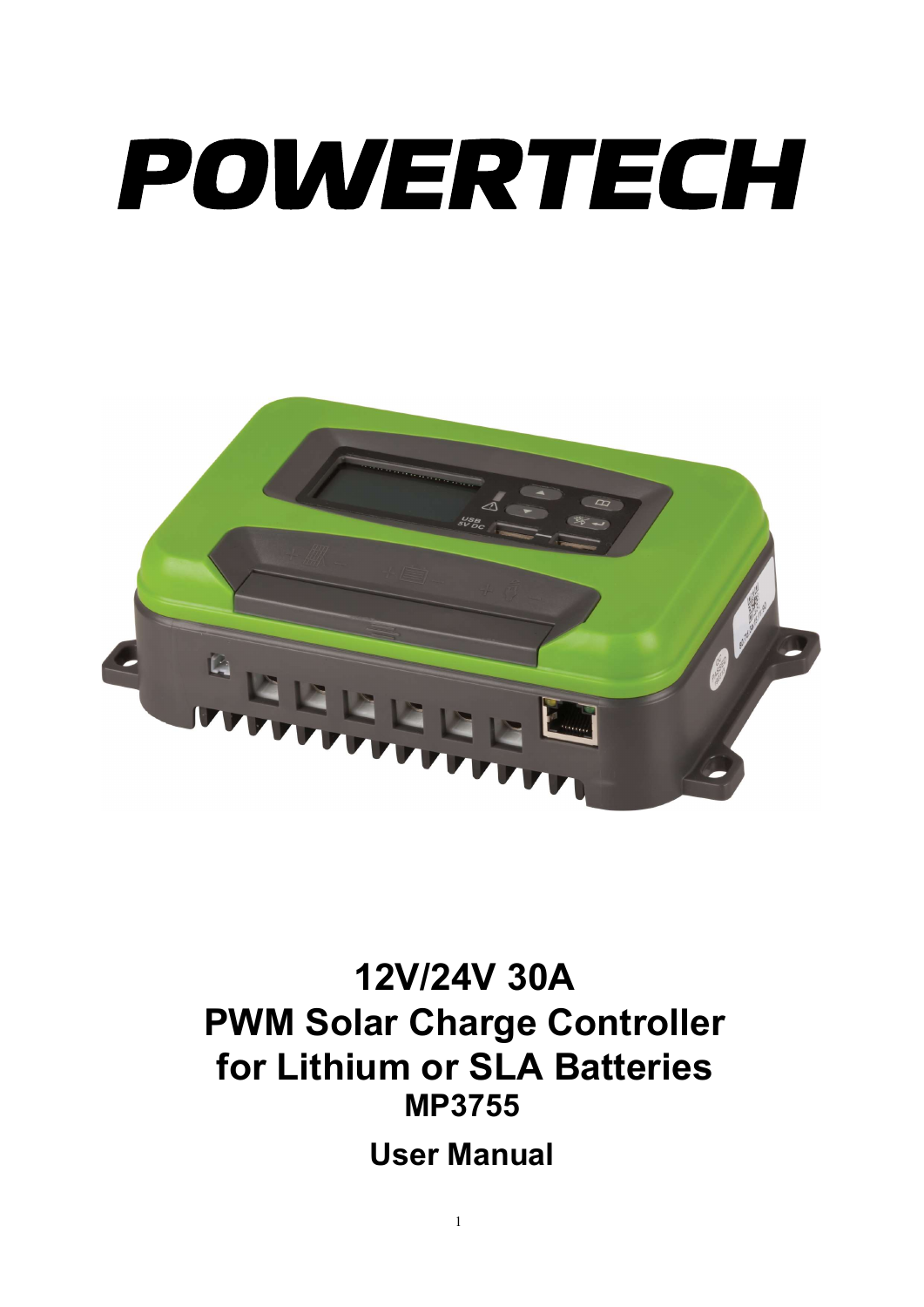# **Contents**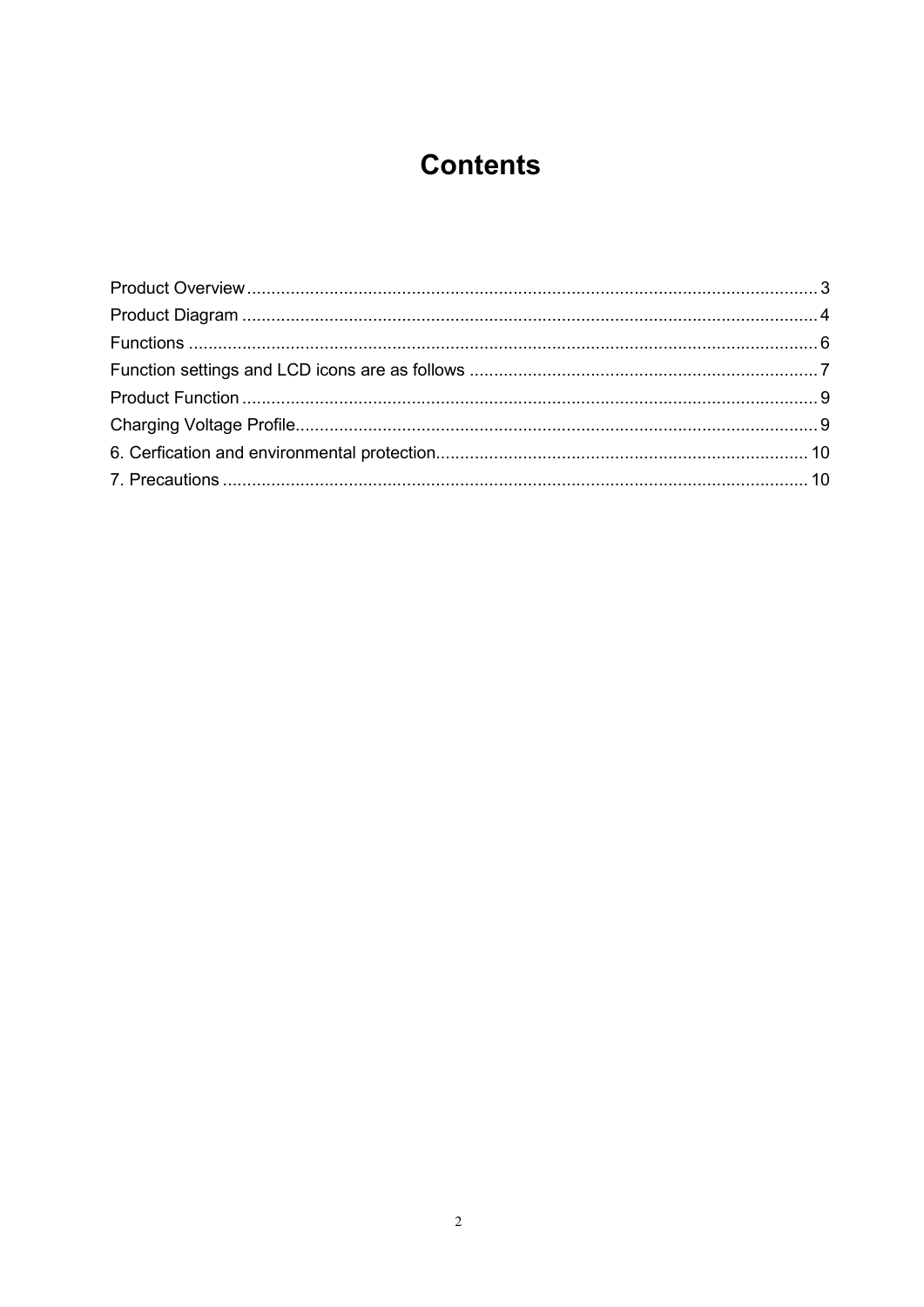## Product Overview

This product adopts the latest PWM control technology and intelligent solar controller controlled by MCU. Features high efficiency, low loss, small size, light weight, LCD interface, backlight, and complete protection functions. It is the best choice for charging onboard, domestic and industrial batteries.

The product has the following features.

- Allow charging 12V/24V lead acid battery and lithium battery, which is more intelligent and simple to operate.
- Adopt intelligent 4 stage charging management: battery test; current limiting; constant voltage; float voltage.
- Integrate a variety of charging modes: AGM; STD; LI.
- Wrong battery prompt, reverse connection prompt and protection, overtemperature protection, power failure memory, short circuit protection, etc.
- The button allows selecting the charging mode.
- The ambient temperature is -10~50°C.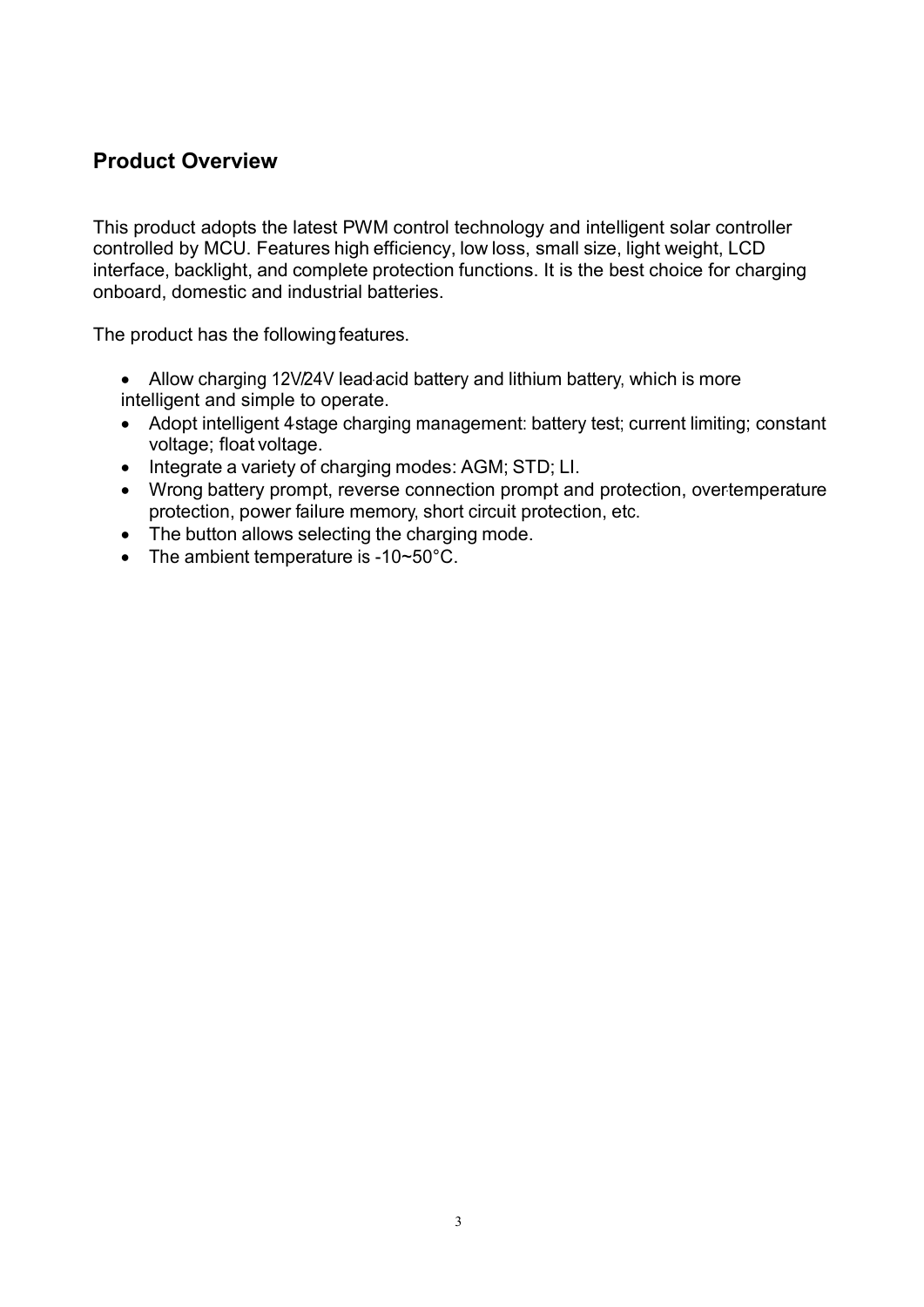# Product Diagram



| А | Positive solar input    | н                          | LED indicator red light on in case of error,<br>flashing green during charging, stay green<br>after fully charged. |  |
|---|-------------------------|----------------------------|--------------------------------------------------------------------------------------------------------------------|--|
| в | Negative Solar input    |                            | Up button                                                                                                          |  |
| C | Positive battery output | J                          | Menu button                                                                                                        |  |
| D | Negative battery output | Κ                          | OK button                                                                                                          |  |
| Е | Load output positive    | <b>USB</b> output<br>L & M |                                                                                                                    |  |
| F | Load output negative    | Ρ                          | RJ45 interface                                                                                                     |  |
| G | <b>MODE</b> button      |                            |                                                                                                                    |  |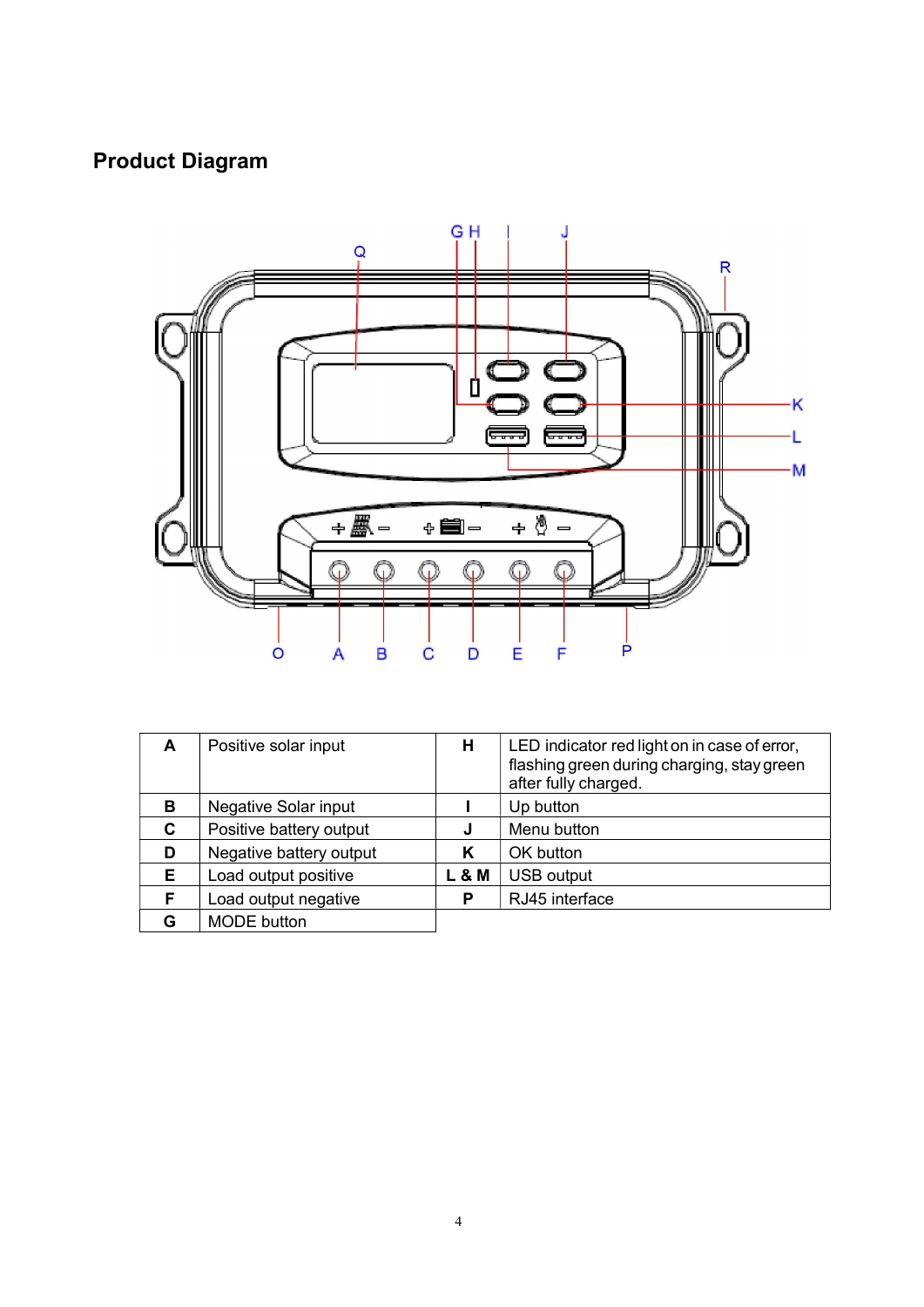# LCD Diagram



| A | Solar icon and current intensity | Н | Current parameter display  |
|---|----------------------------------|---|----------------------------|
| в | <b>Battery Connected Icon</b>    |   | Load on/off                |
| C | Load On Icon                     | J | Settings                   |
|   | <b>Battery voltage</b>           | Κ | Settings                   |
| Е | <b>Error warning</b>             |   | Settings                   |
|   | <b>Clock</b>                     | M | Charging mode (MPPT / PWM) |
| G | Day / Night Sensor               |   |                            |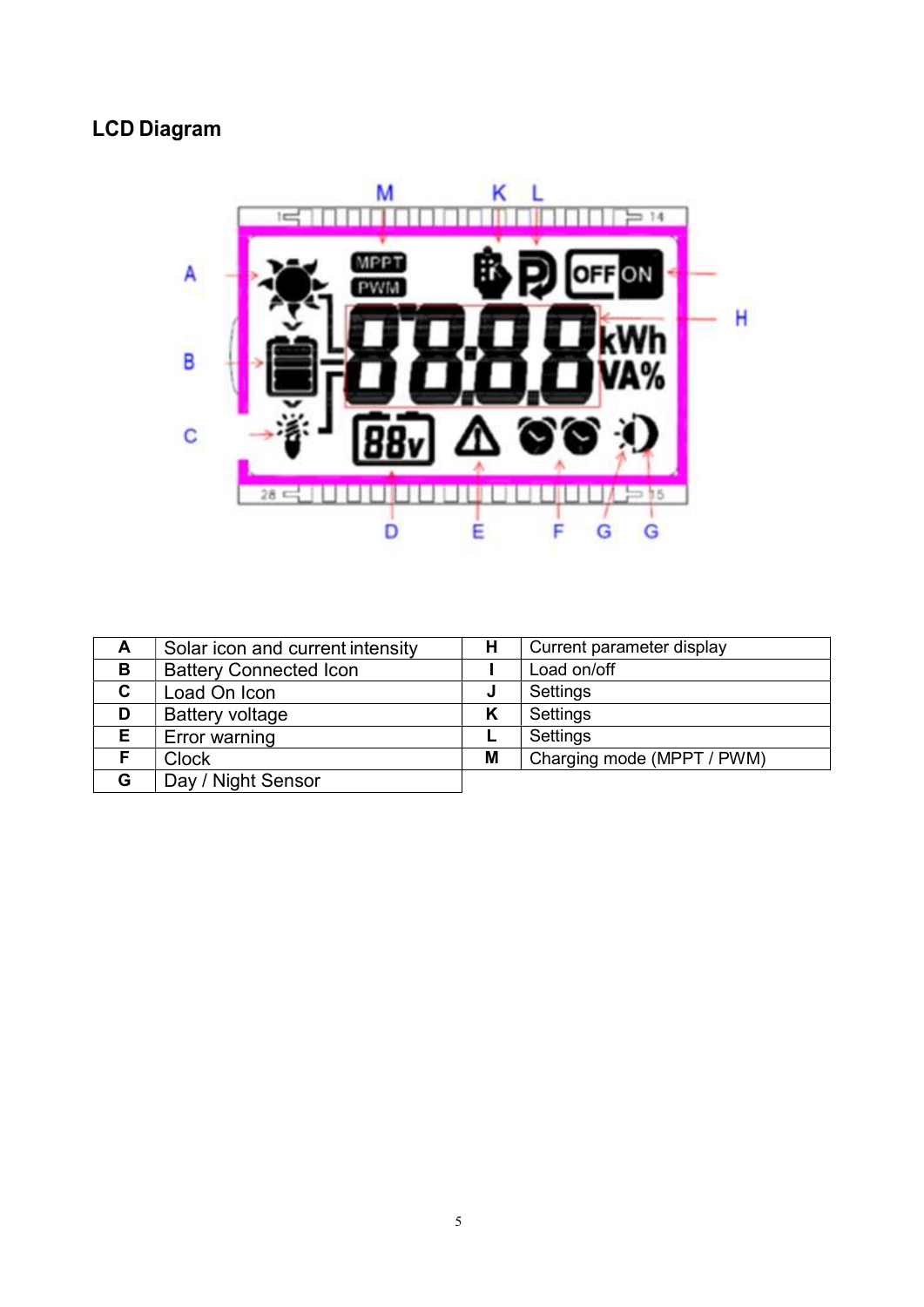## Functions



To view LCD parameters and set functions, press the UP/DOWN button in the default interface (battery voltage interface) to view the battery charging current; press the Menu button once, then press the UP/DOWN button to view the battery in turn to view the battery voltage, charging current, load current, solar voltage, time, and LCD display as follows.



Press the Menu button twice in the default interface to view the solar panel voltage and current, and press the UP/DOWN button to switch.



Press the Menu button once in the default interface to view the load voltage and current, and press the UP/DOWN button to switch.



Press the Menu button three times in the default interface to view the time.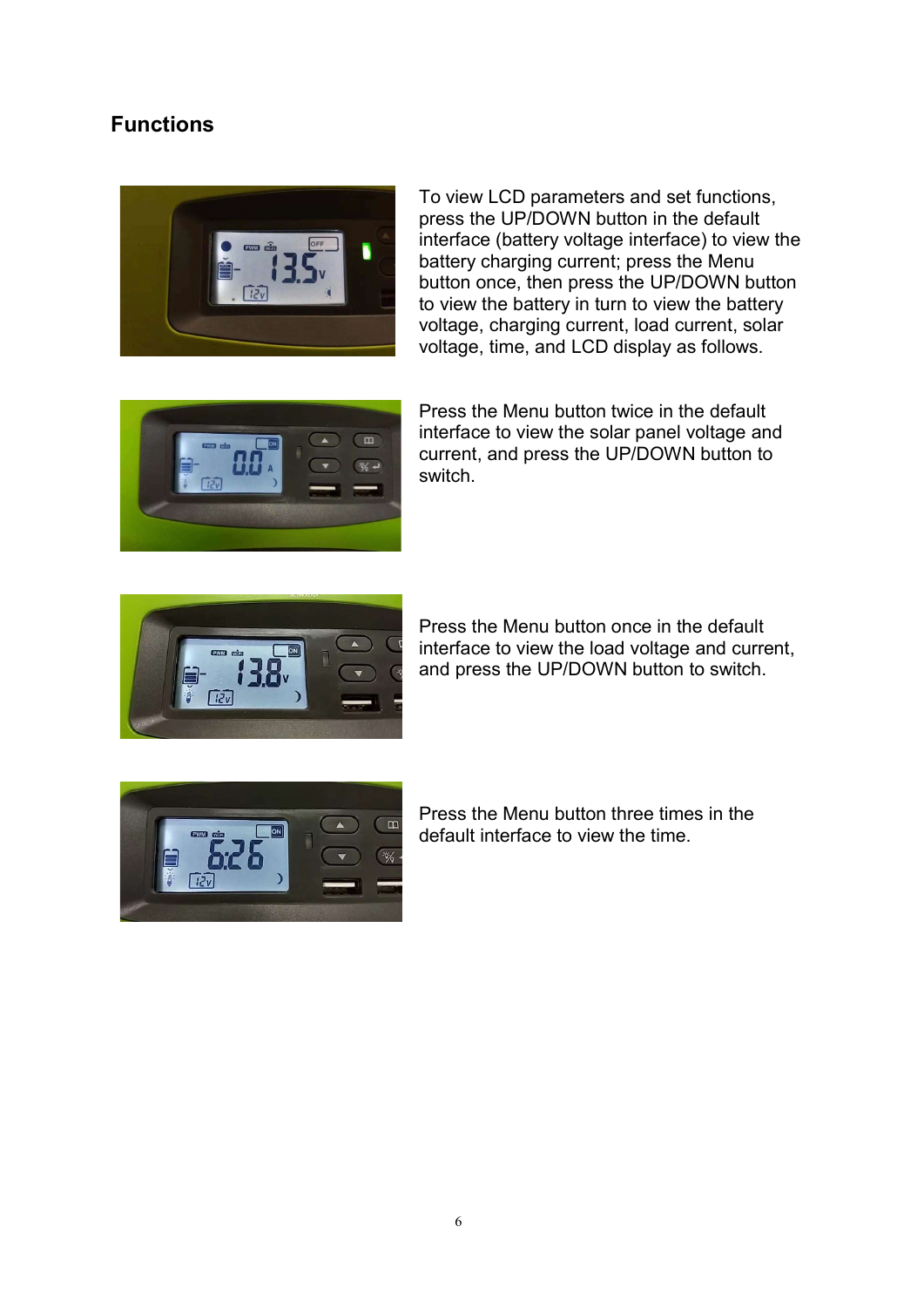## Function settings and LCD icons are as follows

Press and hold Menu for 2 seconds in the default state to enter the Settings interface, press the Menu button repeatedly to switch to battery category setting, WIFI switch setting, under voltage protection setting, restart voltage setting after under voltage, clock setting, timer switch setting, dawn load TO mode, and dawn load Ld mode. Press the "OK" button to enter desired function, press the UP/DOWN button to select, and then press "OK" to confirm.



AGM battery mode



#### Lithium battery mode

Standard battery mode



#### Battery low voltage protection setting

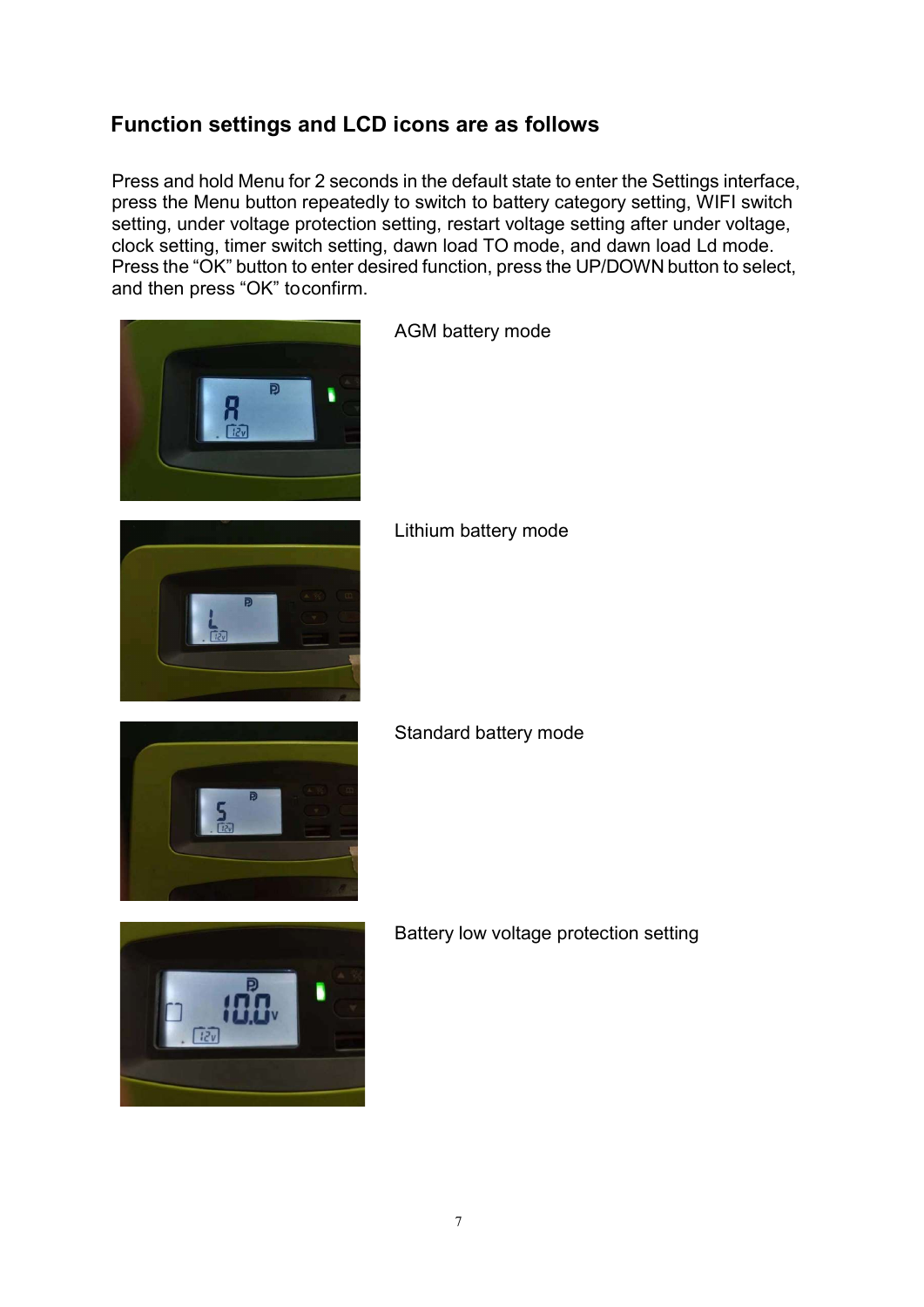#### Battery restart voltage



Time setting



The figure above shows the LO timer load mode setting. When the PV is less than 11V, the clock 1 is the delay on load, and the clock 2 is the delay off load time (in minutes) when the PV is greater than 11V.



The timer switch setting. The clock 1 or 2 allows setting the switching time (same as the product clock).



Ld load mode setting. When the PV is less than 11V, the clock 1 is turned on, the clock 2 is the off load time, and then the load is turned on until the PV is greater than the 11V off load.

The "TO", "LO" and "Ld" load mode setting mentioned above refers to the DC output, excluding the settings for the USB output. USB is automatically turned on and automatically turns off when under the set low voltage limit.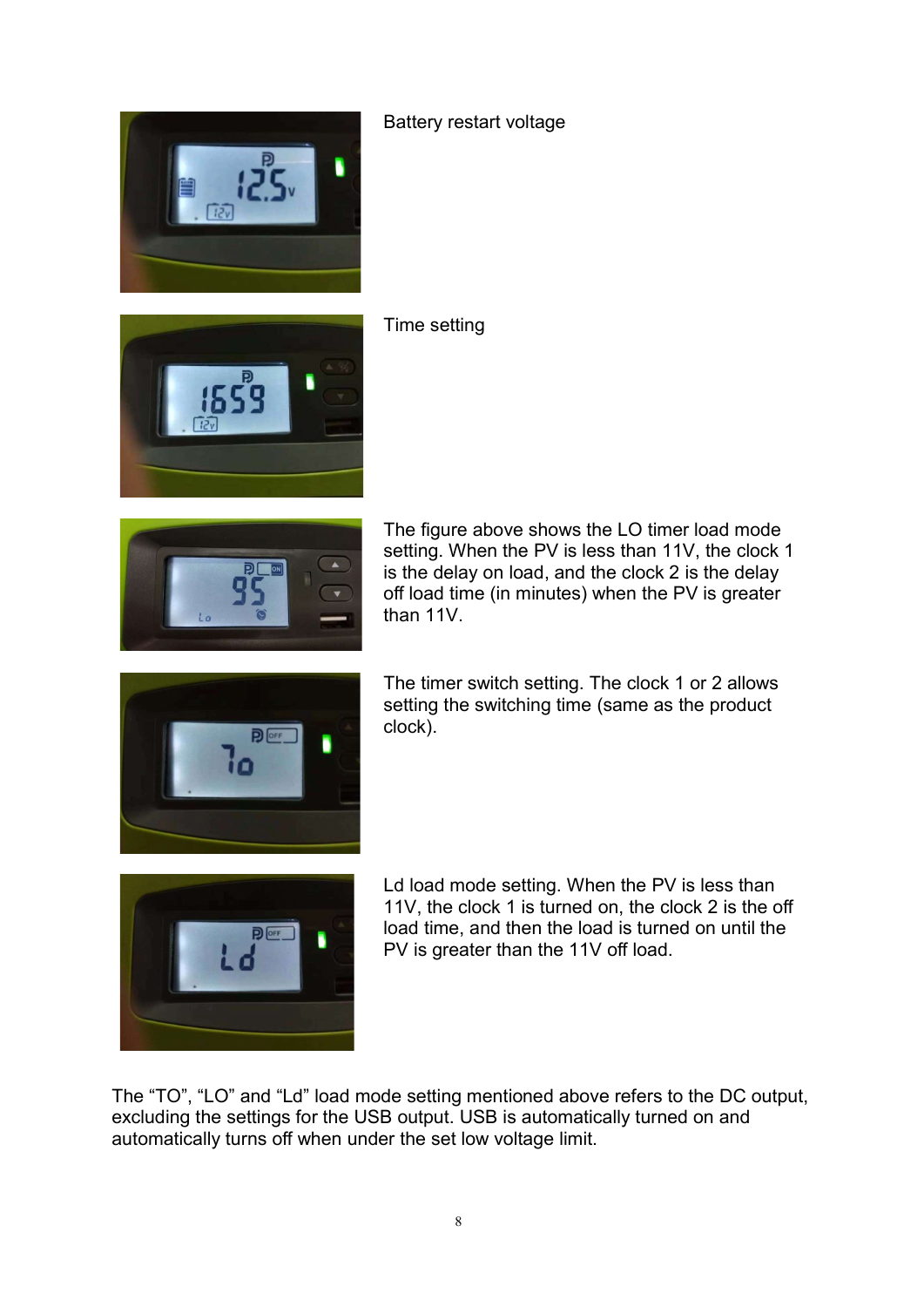# Product Function

5.1 This product adopts 4-stage charging mode: battery test; current limiting; constant voltage; float charging.

5.2 Battery test: After the battery is connected, it will check whether the battery meets the voltage requirements for the operation of this product.

5.3 Current limiting: This product allows a maximum charging current of 30A.

5.4 Constant voltage: When the maximum voltage allowed by this product is

reached, the product will be charged at the highest voltage point until the current is reduced to below 3A or the time exceeds 3 hours.

5.5 Float charging: Float charging is started after constant voltage charging, but charging voltage and current are smaller; it is maintenance charging and allows a longer time of safe charging. By float charging, the battery can be charged to nearly 100%. Too small current is not enough to make up for self-discharging of the battery, while excessive current will lead to overcharging and dehydration; small current charging for a long time can eliminate sulfuration of negative plate.

USB output: This product has two USB output interfaces, the output voltage is 5V, and the maximum current is 3.4A; smart identification of the terminal device is available.

# Charging Voltage Profile